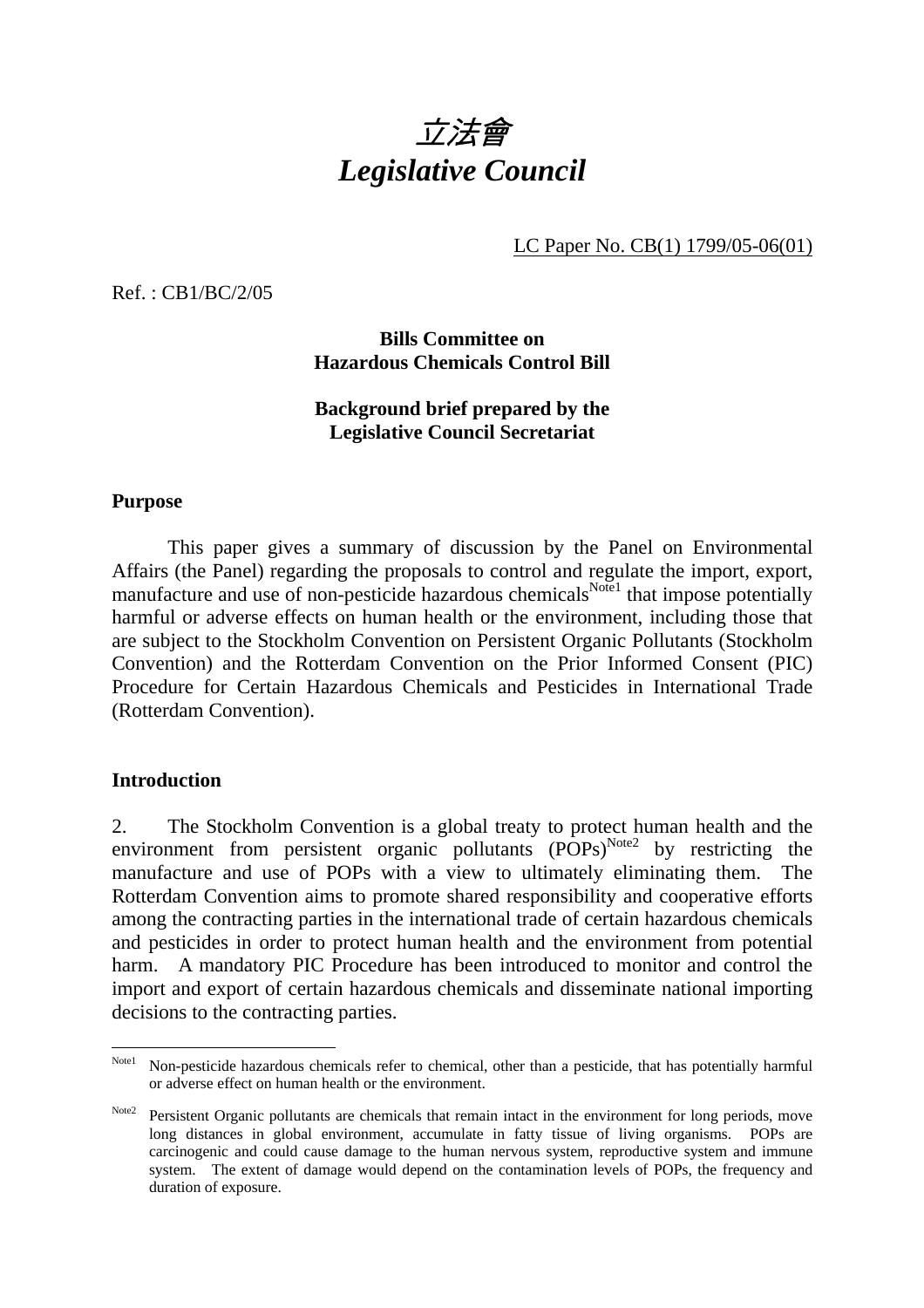3. The Stockholm Convention became effective to the People's Republic of China (PRC), including the Hong Kong Special Administrative Region (HKSAR), on 11 November 2004. While the Rotterdam Convention became applicable to PRC on 20 June 2005, this has not been applied to HKSAR because the latter is not in a position to comply with the Rotterdam Convention without the necessary legislation. In order for HKSAR to comply with the Stockholm Convention and the Rotterdam Convention, the Administration proposes to introduce a Bill to regulate non-pesticide hazardous chemicals that are subject to either Convention, in a way similar to how hazardous pesticides are regulated under the Pesticides Ordinance (Cap. 133) and the Import and Export Ordinance (Cap. 60).

### **The Bill**

4. The main objective of the Bill is to prohibit the import, export, manufacture and use of non-pesticide hazardous chemicals except under and in accordance with an activity-based permit.

# **Major issues raised by the Panel**

5. On 27 February 2006, the Panel received a briefing on the draft Hong Kong Implementation Plan (HKIP), which would form part of the National Implementation Plan to be submitted by the Central People's Government under the Stockholm Convention. In the course of preparation of HKIP, the Administration had conducted a review of the current POP issues in Hong Kong and had identified action items in order for HKSAR to comply with the Stockholm Convention. This included the need for strengthening the institutional and regulatory systems through the introduction of the Bill.

6. Members generally had no objection to the proposed control over POPs given their adverse effect, but were concerned about the impact of the regulatory regime on importers/exporters. They asked if the Administration had notified the affected trades about the proposed control regime, and whether assistance would be provided to facilitate them in customs clearance. The Administration's explanation was that according to the survey conducted by the Environmental Protection Department (EPD) on the impact of the Stockholm Convention in early 2005, there had not been any current trading and/or domestic use of chemicals covered by the Stockholm Convention in Hong Kong. The trades which might be affected by the proposed regulatory regime would be carriers involved in the transportation of chemicals on account of the need to comply with the Rotterdam Convention. EPD had held a consultation workshop on the preparation of the draft HKIP with stakeholders in November 2005. The logistics trade, including carriers involved in the transport of chemicals, would be further consulted on the Bill.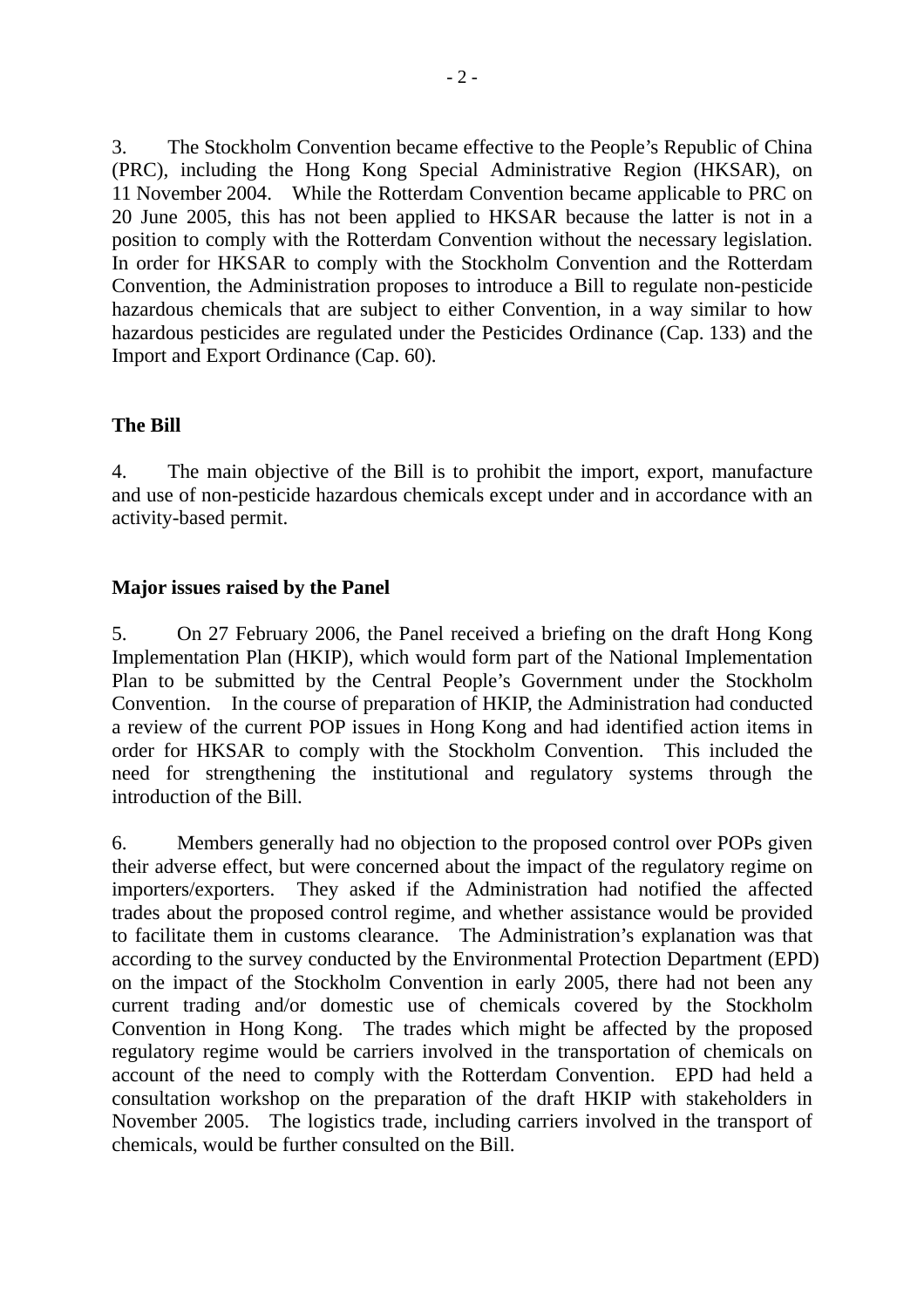7. Given the health hazards associated with the exposure to POPs and its cumulative effect, question was raised as to why the action plans on the control of POPs had to span over a period of between five to 10 years. According to the Administration, the priority of implementation of the action plans could be categorized as high, medium and low, based on a five-year planning to tie in with the review of the Stockholm Convention conducted every five years. Although a five-year term was set for the action plans, not all of these would take five years to complete. By way of illustration, the enactment of the Bill was expected to take place by the end of this year. Given that dietary intake was the major route of exposure to POPs, the Food and Environmental Hygiene Department had initiated a population-based food consumption survey and the results were expected to be available in 2008. The Total Diet Studies would be conducted when additional resources were available. The Agriculture, Fisheries and Conservation Department had also started the studies of POPs in local water birds and marine mammals on a basis with the available funding. The Administration had also undertaken to provide a progress report on the action plans on the control of POPs to the Panel in due course.

8. The relevant extracts from the minutes of the Panel meeting on 27 February 2006 are given in the **Appendix**.

Council Business Division 1 Legislative Council Secretariat 20 June 2006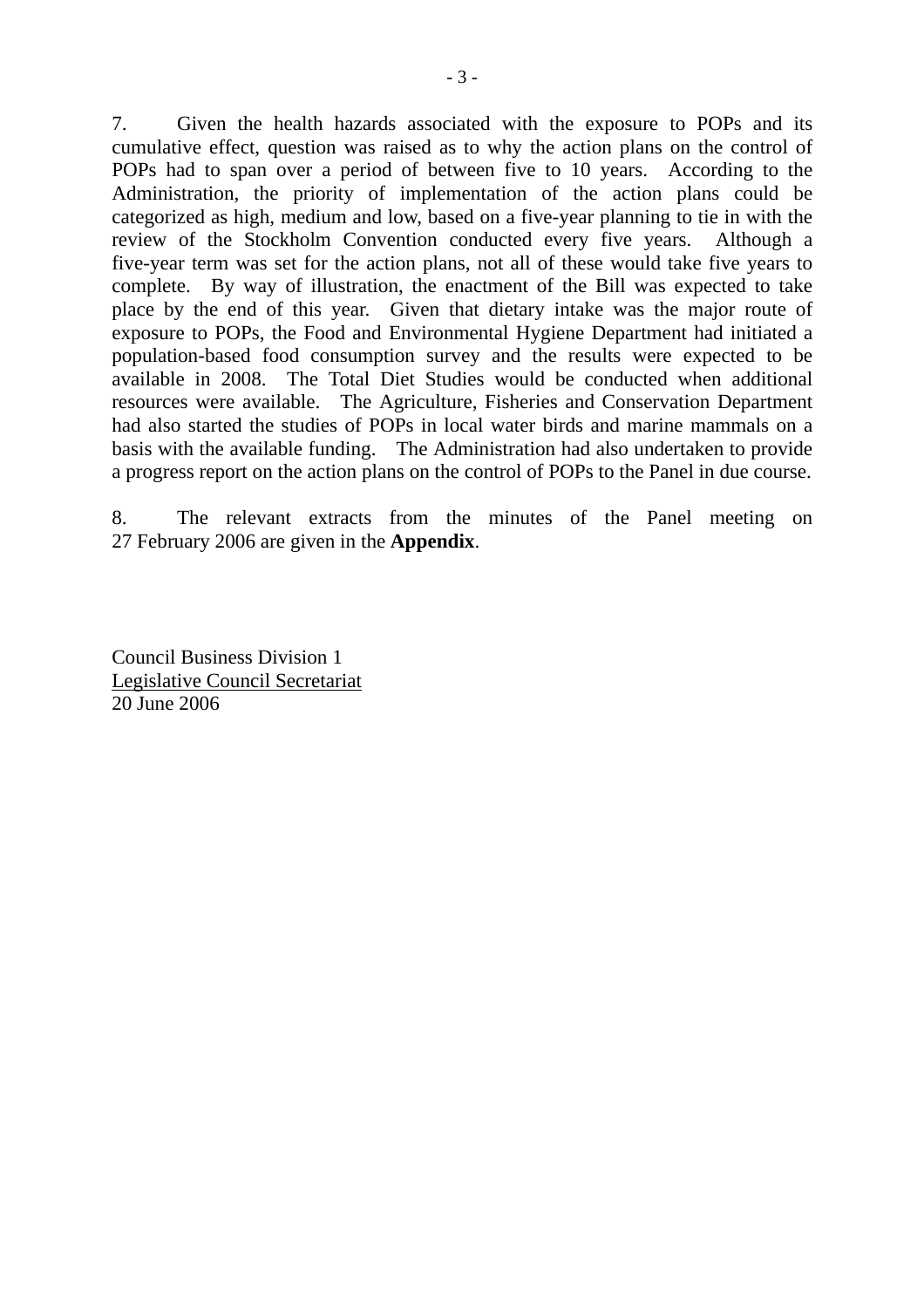### **Appendix**

### **Extracts from the minutes of the Environmental Affairs Panel meeting on 27 February 2006**

**X X X X X** 

# **IV Draft Hong Kong implementation plan under the Stockholm Convention on Persistent Organic Pollutants**

 $(LC$  Paper No.  $CB(1)$  950/05-06(03) — Paper provided by the Administration

10. The Deputy Director of Environmental Protection (4) (DDEP(4)) gave a power-point presentation on the draft Hong Kong Implementation Plan (HKIP) in relation to the Stockholm Convention on Persistent Organic Pollutants (POPs). The Administration planned to submit HKIP to the Central People's Government in April 2006.

11. Ms Audrey EU enquired about the trades which would be affected by HKIP. Expressing similar view, Mr SIN Chung-kai said that he was not opposed to the introduction of control on POPs, but was concerned about the impact of the proposed regulatory regime on importers/exporters. He asked if the Administration had notified the affected trades about the proposed control regime, and whether assistance would be provided to facilitate them in their customs clearance.

12. DDEP(4) advised that in early 2005, the Environmental Protection Department (EPD) conducted a survey to ascertain the impact of the Stockholm Convention in Hong Kong. Results of the survey indicated that there had not been any current trading and/or domestic use of chemicals covered by the Stockholm Convention in Hong Kong. The trades which might be affected by the proposed regulatory regime would be carriers involved in the transportation of chemicals on account of the need to comply with the Rotterdam Convention on the Prior Informed Consent Procedure for Certain Hazardous Chemicals and Pesticides in International Trade. In November 2005, EPD held a consultation workshop on the preparation of the draft HKIP with stakeholders, such as academics, green groups, professional institutions, trade associations, importers/exporters, public utilities companies and transport corporations. The logistics trade, including carriers involved in the transport of chemicals, would be further consulted on the legislative proposals in the Hazardous Chemicals Control Bill to be introduced in 2006, which aimed to control and regulate the import, export, manufacture and use of non-pesticide hazardous chemicals that were subject to the Stockholm Convention. The control on non-pesticides hazardous chemicals under the Bill would be similar to that of hazardous pesticides under the existing Pesticides Ordinance (Cap. 133) and the Import and Export Ordinance (Cap. 60) (IEO). The Director of Environmental Protection and his staff would be delegated under IEO to deal with the issue of

Action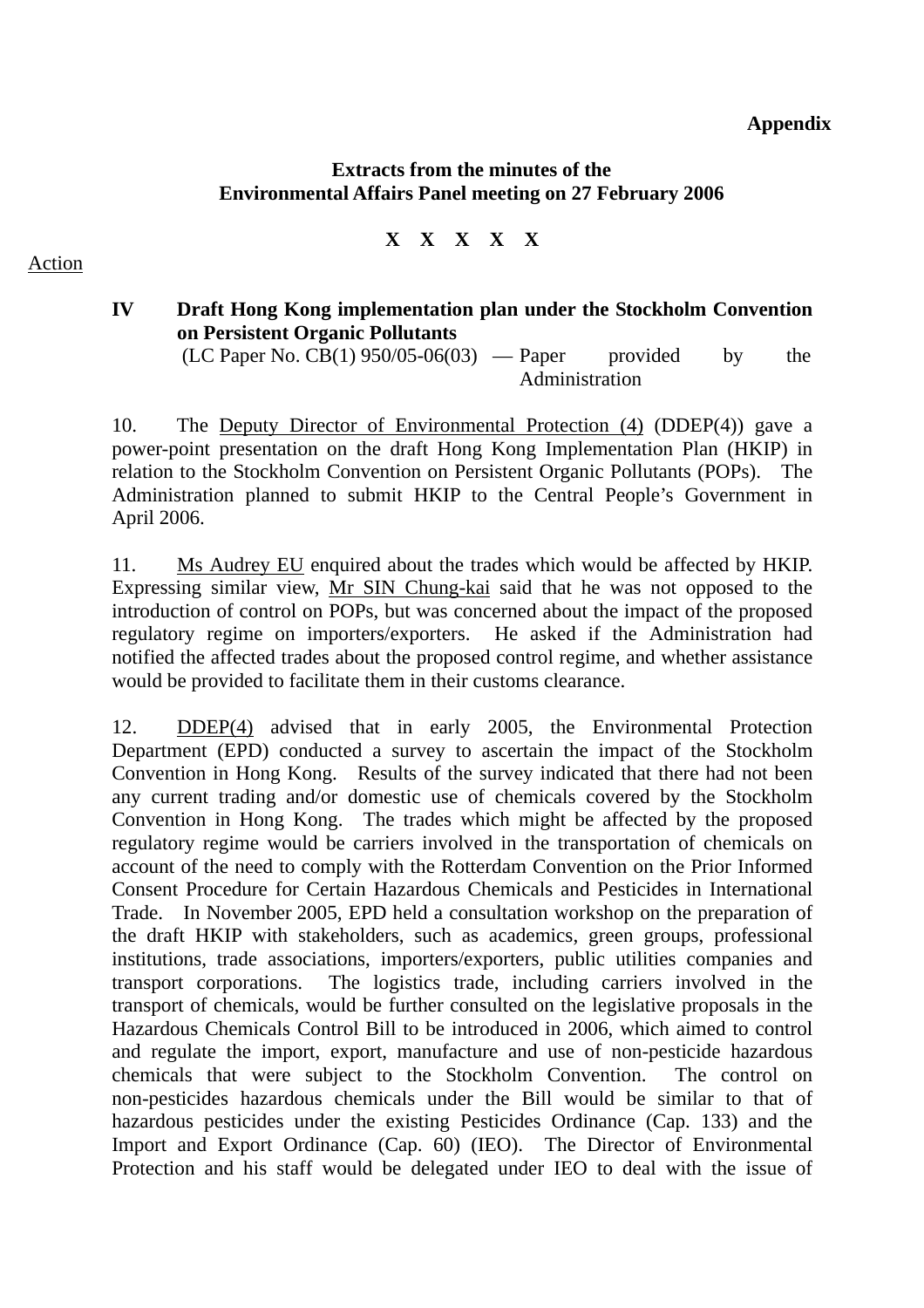licences and imposition of conditions. Importers/exporters would be required to apply for import/export licences under IEO in respect of hazardous chemicals controlled by the Bill.

13. In response to Ms Audrey EU's further question on the adverse effects of POPs, DDEP(4) said that POPs were hazardous chemicals which were carcinogenic and could cause damage to the human nervous system, reproductive system and immune system. The extent of damage would depend on the contamination levels of POPs, and the frequency and duration of exposure.

14. Given the adverse effects of POPs, Mr WONG Yung-kan questioned the propriety of disposing of dredged sediments at East Sha Chau, which was designated as a contaminated mud disposal facility since 2004. As these sediments would likely be contaminated with POPs, they would have impact on the marine environment and hence the livelihood of fishermen. However, the affected fishing industry had never been consulted before approval on the designation was given by the Government. As marine sediments were a possible source of POPs, he considered it necessary for the Administration to conduct study on the levels of POPs in marine sediments with a view to ascertaining the impact of the disposal of dredged sediments on the marine environment.

15. DDEP(4) said that most POPs pesticides were detected in a variety of marine fish and shellfish sampled at various sites throughout Hong Kong. DDT, endrin and heptachlor were found to be the major POPs pesticide contaminants in both marine fish and shellfish, while aldrin was prominent only in marine fish. The level of POPs contamination in the local environment (ambient air, marine water, marine sediment, marine fish and shellfish) was generally comparable to the range reported in most other urban locations in Asia Pacific, Europe, United States and Australia. Results of human health risk assessment indicated that there was no inhalation nor dietary chronic/carcinogenic risk of toxicological concern associated with a lifetime exposure of Hong Kong residents to current levels of POPs contamination in the local environment and locally consumed foods. On the impact of disposal activities at East Sha Chau, DDEP(4) said that the designation of the site as a disposal facility had undergone the mandatory environmental impact assessment. While the site posed no immediate threats to the environment or human health, this would be kept under surveillance through environmental monitoring and auditing. Mr WONG Yung-kan however said that he was not aware of any findings of the aforesaid environmental monitoring and auditing at East Sha Chau, which revealed the lack of coordination on the part of the Administration. He reiterated his objection to the continuation of disposal activities at East Sha Chau given the adverse effect of the contaminated mud on the marine environment.

16. Noting that dietary intake was the major route of exposure to POPs, Ms Audrey EU enquired about the dietary exposure of local residents. DDEP(4) said that the Food and Environmental Hygiene Department (FEHD) had initiated a population-based food consumption survey and the results were expected to be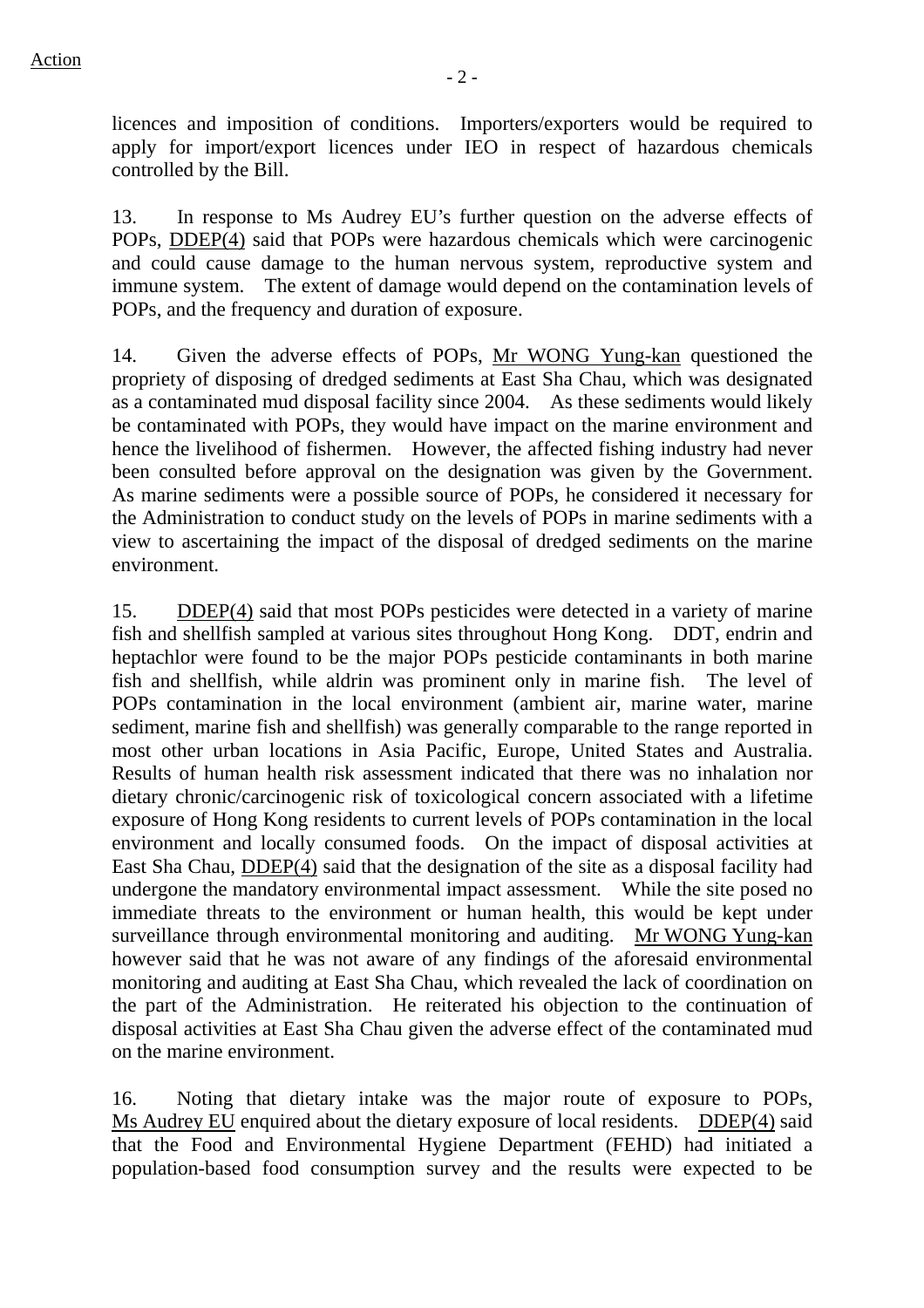available in 2008. Based on the outcome of the study, the Administration would be able to estimate the dietary exposure of local residents to POPs and assess the risks involved. Apart from the survey, the Water Supplies Department would consider including all 12 Convention POPs in the routine drinking water surveillance programme. FEHD would also consider setting Food Safety Acton levels on POPs specific to Hong Kong with reference to national and international food safety authorities.

17. The Chairman queried why the population-based food consumption survey had to take three years to complete. The Senior Environmental Protection Officer (SEPO) said that while the ongoing food surveillance programme undertaken by FEHD on the eight food groups (which included cereals, fruits, dairy products, seafoods, meats, poultry, vegetables and eggs) had provided measurements on some of the more common POPs such as dioxin, furans and DDT, no assessment had been made on the levels of all the 12 Convention POPs in all of the eight food groups. In order to assess the dietary exposure of local residents to POPs, FEHD had been requested to include assessment on the levels of all the 12 Convention POPs in its food surveillance programme.

18. The Chairman enquired if there were similar controls on POPs in the highly industrialized Pearl River Delta (PRD) Region and the means of control on the release of unintentionally produced by-products, such as dioxins/furans. DDEP(4) said that a National Implementation Plan was being prepared by the State Environmental Protection Administration in the Mainland for submission to the Stockholm Convention in November 2006. More details on the control of POPs in the Mainland could be made available upon completion of the Plan. In the meantime, there was an academic exchange between Hong Kong and Guangdong in late December 2005 on the control of POPs in the PRD Region. On the control of release of unintentionally produced by-products, DDEP(4) said that actions plans were in place to optimize the use of existing generating capacity of gas-fired power plants and to progressively phase out old coal-fired plants. In addition, dioxin emission standards for crematoria were being tightened and old cremation units were being replaced. More stringent motor vehicle emission standards were being introduced. As at 1 January 2006, Euro IV emission standards were introduced in phases for motor vehicles in Hong Kong. The territory-wide sewage improvement programme, including the Harbour Area Treatment Scheme Stage 2A, would reduce the emission of dioxins/furans to the marine environment. SEPO supplemented that pollutant emissions for crematoria were being controlled under the Air Pollution Control Ordinance (Cap. 311). Consideration was being given to reducing the dioxin/furan emission standard from crematoria from the present one nanogramme per cubic metre to 0.1 nanogramme per cubic metre, which was so far the most stringent standard in the world.

19. Given the health hazard associated with exposure to POPs and its cumulative effect, the Chairman questioned why the actions plans on the control on POPs had to span over a period between five to 10 years. DDEP(4) said that the priority of implementing the action plans to control POPs could be categorized as high, medium